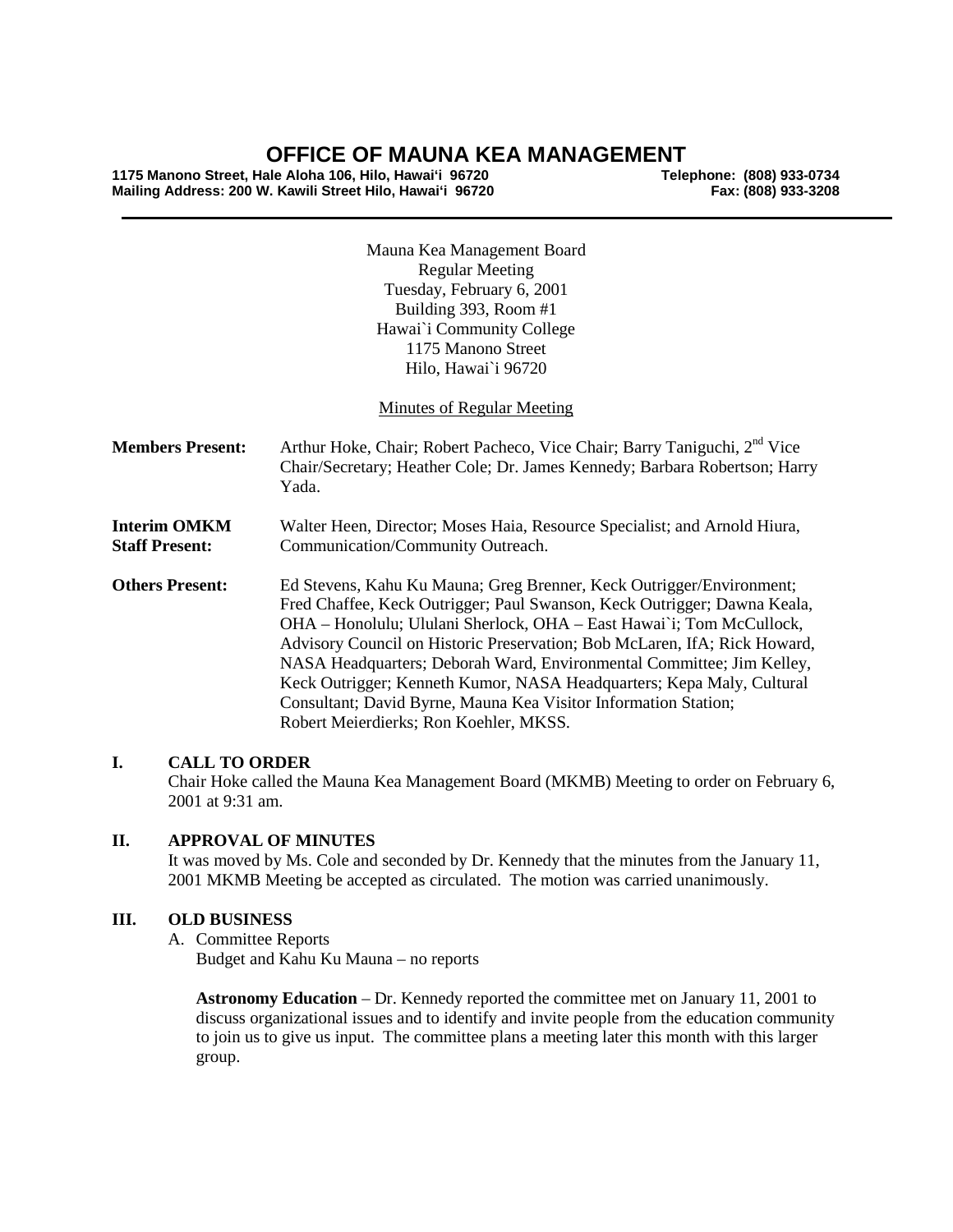**Environment** – Mr. Pacheco reported they are planning a facilitative meeting/workshop on February 24, 2001 to deliberate issues and to establish timetables to get things going. Ms. Cole also reported the committee wanted clarification of the relationship between the committee, the Office of Mauna Kea Management (OMKM) and the MKMB, and whether the committee should be operating under any specific rules. The committee also wondered what authority the committee had, and if none, how much influence would the committee have on decisions that would ultimately be made by the OMKM or the MKMB. These concerns and questions have been brought to the attention of the OMKM Staff and steps are being taken to ensure that all questions and concerns are clearly answered.

**Hawaiian Culture** – Ms. Robertson reported the committee met on January 23, 2001 for the first time. Views were presented by members and concerns voiced about our responsibility as a Hawaiian Culture to Mauna Kea. The committee attempted to define our responsibilities and to determine possible issues we would face while working on this committee. There were questions and concerns regarding the sacredness of the mountain and the need for more research to be performed of the practices that are occurring on the mountain.

**Public Safety** – Mr. Yada reported they held a meeting and established a general direction for the committee. Mr. Haia is currently drafting proposed rules and regulations. They also discussed the composition of the committee. John Giffen of DLNR has agreed to serve on the committee and one member of the Kahu Ku Mauna Council will be asked to serve, possibly Reynolds Kamakawiwoole.

## **IV. NEW BUSINESS**

A. NASA / KECK: Informational presentation of the proposed outrigger project.

Introduction of various people involved in this project:

Rick Howard – Sr. Program Executive at the Office of Space Science for NASA in Washington DC; Paul Swanson – Project Manager; Jim Kelley – Deputy Project Manager; Fred Chaffey – Director, Keck Observatories; Greg Brenner – Pacific Analytics, Environmental Consultant with NASA and JPL; Kenneth Kumor – NASA Environmental Planning Coordinator and Federal Preservation Officer; Tom McCullock – Advisory Council on Historic Preservation; Kepa Maly – Research/Cultural Resources Consultant; and Bob McLaren – Institute for Astronomy.

Mr. Howard began the informational presentation of the proposed outrigger project by explaining how this project fits into NASA's long-term strategic plan.

NASA's Office of Space Science has a long-term goal of trying to answer the very fundamental question, "Are we alone?" NASA is planning a series of missions over the next 10-20 years to try to answer that question. The missions are planned to look for and identify earth-like planets around other stars, to see if they are habitable, and to see if there is life on them. One conceptual space mission presently being planned for launch in 2012 is called the "Terrestrial Planet Finder". This mission consists of 4 separate spacecraft or telescopes, each 4 meters in diameter operating at cryogenic (very cold) temperatures, linked together in space by light beams going between them to act as an interferometer. This interferometer would make the first detection of earth-like planets by measuring the atmosphere of these planets and by looking for traces of gases such as methane, hydrogen and oxygen, signatures that there might be life there. Mr. Howard admitted that we know so little about the solar systems around other stars, and we need to gain more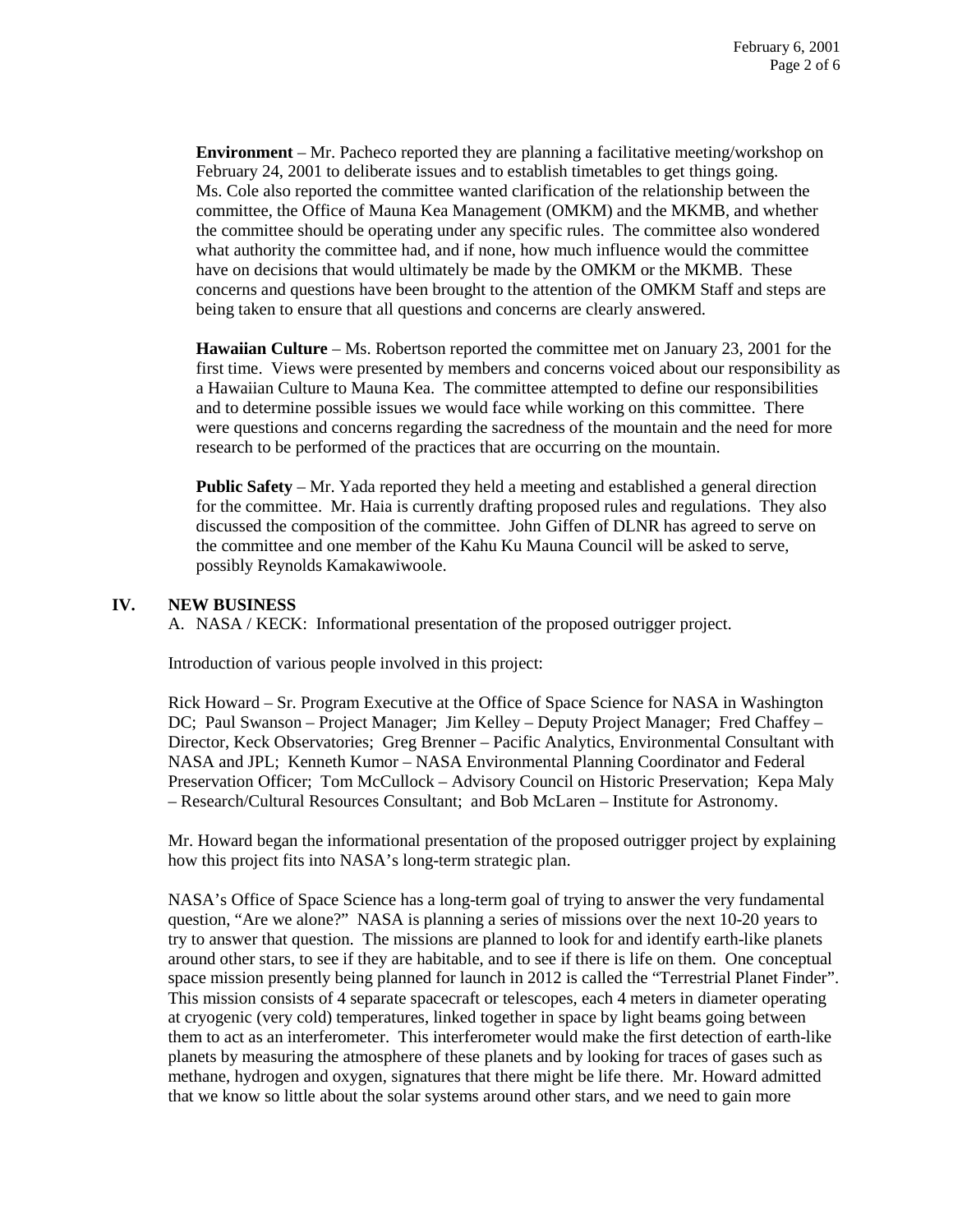information about what is out there. This is the reason NASA embarked on building the interferometer on Mauna Kea.

Mr. Howard stated NASA obtained a permit two years ago to establish temporary optics sheds to allow them to test an interferometer on a small scale before actually creating one using the two Keck telescopes. Final tests are now being conducted and when completed in the next week or two, the two Keck telescopes will be joined as their first working interferometer.

Both the Keck telescopes and the proposed outriggers have been a joint project of NASA's Jet Propulsion Lab and CARA. The two Keck telescopes together will allow NASA to start looking for planets as large as Jupiter that are warm, which are referred to as "hot Jupiters" around other star systems. The interferometer will also enable us to explore the type of dust that surrounds these stars where the planets are imbedded. We need to discover how much dust is or may be there. Scientists do not know whether or not our solar system is typical or whether or not it's worse than what is typical. This plays a very big factor in how the mission is designed. The two Keck telescopes alone will start to solve this problem.

The four outriggers will add increased capability by creating an imaging interferometer that provides 15 different combinations of baselines to make images of materials around stars and to look for gaps where planets have swept out the dust thereby indicating there must be a planet there. They would also work independently of the two Keck telescopes almost year round, and will do a systematic study and search of stars that may have planetary systems around them.

OMKM Director Heen asked Mr. Howard if the application was for four or six outriggers? Mr. Howard replied the application would be for six but at present, there is funding for only the first four. NASA will wait to see the imaging capabilities of the first four outriggers combined with the two Keck telescopes before deciding to fund the last two outriggers. Adding the last two outriggers almost doubles the number of pixels in making maps and is predicted to be very beneficial. Given the amount of land available on the summit, adding more than two does not add much because it starts duplicating existing baselines and orientations that already exists with the first six. Mr. Howard assured the Board that six outriggers would be the most NASA would ever consider doing.

Mr. Howard stated that NASA produced a draft Environmental Assessment (EA) and comments are due by February 23, 2001. Attached to the EA are three mitigation plans: 1) an on-site plan – slope stability, trash, dust control, being careful where you walk; 2) the Wekiu bug mitigation plan – discusses the predicted affected areas, a 3 to 1 restoration area compensation plan, and a monitoring plan that would begin immediately after establishing the restoration area and continue for 18 months after the completion of the outrigger project installation; and 3) off-site mitigation – discusses the conceptual framework for mitigating cultural and historic impact caused by this project.

Regarding the off-site mitigation plan, NASA met with members of the Burial Council, OHA, and the Royal Order of Kamehameha last year and it was strongly recommended that NASA needed to do something for the betterment of the Native Hawaiian children. One proposal is an educational component. Mr. Howard ensured that the focus is not just astronomy education and they are interested in emphasizing historical/cultural awareness to both native and non-native children. Mr. Howard feels that it is important to educate Native Hawaiians to help them get better jobs in science and technology but also make the rest of the population aware of the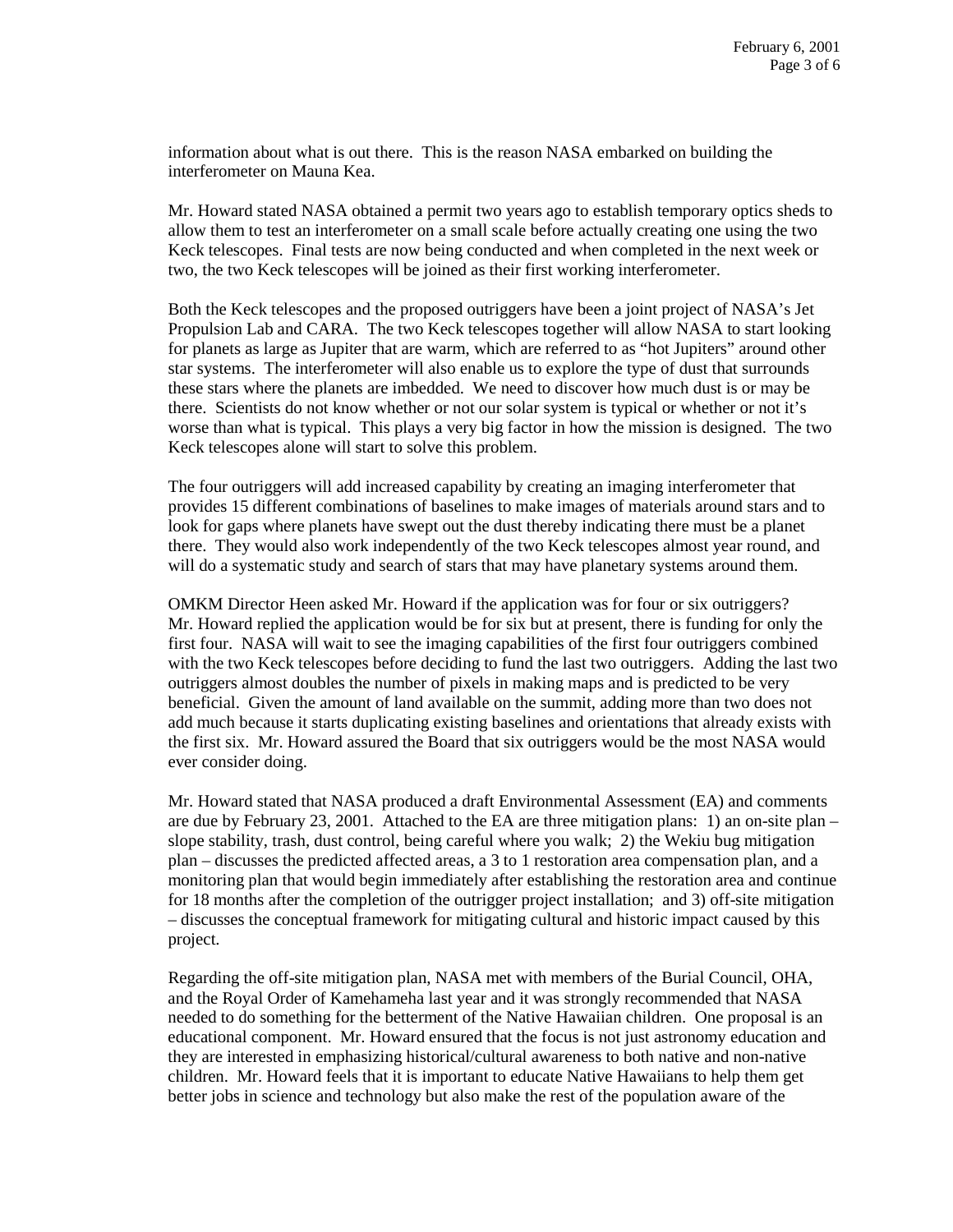cultural significance of the mountain. The different Native Hawaiian Groups have agreed to start this process within the Hawaiian community.

Mr. Pacheco asked Mr. Howard where the funding for the proposed off-site cultural mitigation plan would come from. The proposed off-site cultural mitigation plan will not take any money from existing cultural mitigation programs. The funding will come from allotments directly to the Keck project and the director of the program will apply those funds to this program.

Chair Hoke asked Mr. Howard if this project could be done anywhere else in the world besides on Mauna Kea. Mr. Howard answered that they had looked at a number of alternative sites with existing facilities that the outriggers could work with and came up with a few criteria for the ideal site:

- at least one large telescope 8 meters or larger;
- enough available land to lay out outriggers at reasonable baseline lengths; and
- uniform atmosphere such as that of Mauna Kea.

NASA determined that using the other sites would be jeopardizing the potential of science. Mauna Kea is the best location in the interest of science for this project based on the above criteria. Mr. Howard shared that the European Southern Observatory is doing a similar interferometer project in Chile. They have four 8 m telescopes that will be linked together to form an interferometer and plan to add outriggers to some of those as well. This location is in the Southern Hemisphere and since one cannot see the entire sky from any one place on the earth, this site compliments the Mauna Kea site very nicely.

Chair Hoke expressed concern stating that all the criteria NASA has used to evaluate these alternative sites has been what is in the best interest of science. Has anyone looked at the cultural and environmental impacts of those possible alternative sites? Mr. Kumor answered studies show that at higher altitudes there are more wildlife/flora/fauna issues. Species tend to be clinging to life more tenuously than lower altitude sites. Mr. Kumor also stated that the US is more protective of their culture than other nations that have telescopes within their borders. Other countries would welcome development like this as long as it can provide economic benefit to their country. The US is one of the few countries where cultural and environmental resources are taken into account in siting major facilities. Federal agencies go by the rules of the host country. Within the US, all sites NASA has looked at have had environmental concerns. Several happened to be on Indian Tribal lands and many of those sites have the same cultural / environmental issues as we do in Hawaii. Most of them were comprised of cultural resources and endangered species.

Mr. Pacheco wondered what the impact would be if this outrigger project is not approved. Mr. Chaffee stated that disapproval of this outrigger project would negatively affect Keck's strategic plan. With this project in mind, Keck is planning to increase their staff by 20% over the next 5-10 years. Mr. Chaffee added that disapproval would also be detrimental to astronomy as an industry in Hawaii. It would send the message that astronomy is not welcomed in Hawaii and would not give future generations the chance to work in the field.

Mr. Stevens indicated that he disagrees with the preliminary finding of "no significant impact" in the EA for the outrigger project site. The plateau that Keck sits on is referred to as a previously disturbed site but the outriggers are located within 10 feet of the edge of that plateau. Since it is so close to the edge, he felt that the sites should be treated as previously undisturbed sites. He felt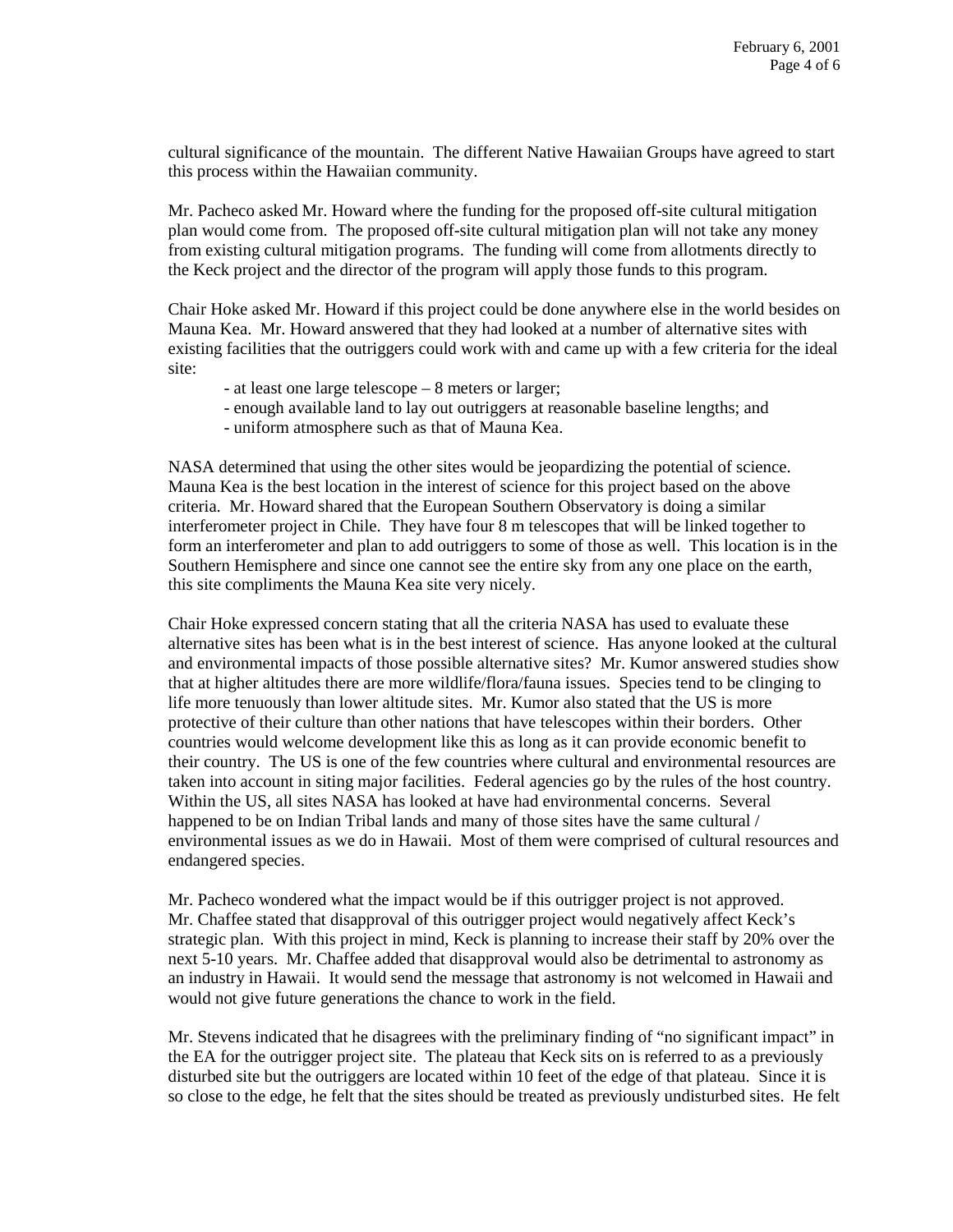this project should comply with the Historic Preservation Plan and since there is major excavation of cinder, the excavation should be supervised and monitored in case any historic treasures are found.

Mr. Kumor stated the determination of "no significant impact" was a preliminary finding. NASA issued a draft EA and after receiving comments on the draft EA, NASA is prepared to issue an EIS if a finding of significant impact is made. Regarding Mr. Stevens' excavation concerns, NASA intends to involve OHA and the Burial Council in the review process of any excavation plans prepared for the project. Mr. Kumor added that prior to any digging, an archaeologist would assess the area. SHPD and other Native Hawaiian groups suggested that a cultural monitor be on site at all times to ensure that procedures are performed in an appropriate manner, including orientation for workers before they start to work on the mountain. A video could be produced emphasizing the cultural significance of the mountain. Covering aspects such as slope stability, dust control, Wekiu bugs, etc. the video would be shown to every worker involved with the project.

Mr. Howard asked for clarification of the role of MKMB and OMKM in the process of development on Mauna Kea. Dr. Kennedy explained that each project passes through MKMB and OMKM twice in the process outlined by the Master Plan.

The first time is to determine whether the project is a major or minor one. Director Heen indicated that all applicants should come to MKMB after working through issues involving all the constituents and satisfying all criteria of those constituents. When all aspects of the applicants' plan have been approved by the appropriate agencies, the plan should be presented to MKMB and OMKM to ask for a determination of "major" or "minor". MKMB gives its recommendation to OMKM but OMKM can change the recommendation. OMKM then makes its recommendation to the UHH Chancellor, who then makes a recommendation to the UH President. The UH President approves or disapproves the recommendation. Different procedures are followed based on the determination of major or minor.

After the President approves the recommendation of major or minor, the project goes through a stringent review process before final approval to proceed is granted. Again, MKMB and OMKM participate in this review but either the President (minor) or Board of Regents (major) gives final approval.

Mr. Kumor asked who should be the party submitting the request for major/minor determination, NASA or CARA? Director Heen suggested that both parties should be submitting the request jointly in writing. In addition to the request, Director Heen asked for an Executive summary and a letter stating that it is the applicants' recommendation that this be considered a major project.

Mr. Howard informed the Board that the draft EA has been issued and upon the receipt of comments, they would determine whether an assessment of "no significant impact" could be made or whether they will issue a notice of intent to prepare an EIS. Mr. Howard added that they plan on submitting the CDUA application to DLNR in about 2 weeks for the outrigger project.

Ms. Cole asked Mr. Howard how long it would take to complete the construction of the 4 proposed outriggers. Mr. Howard said it would be about 12-18 months.